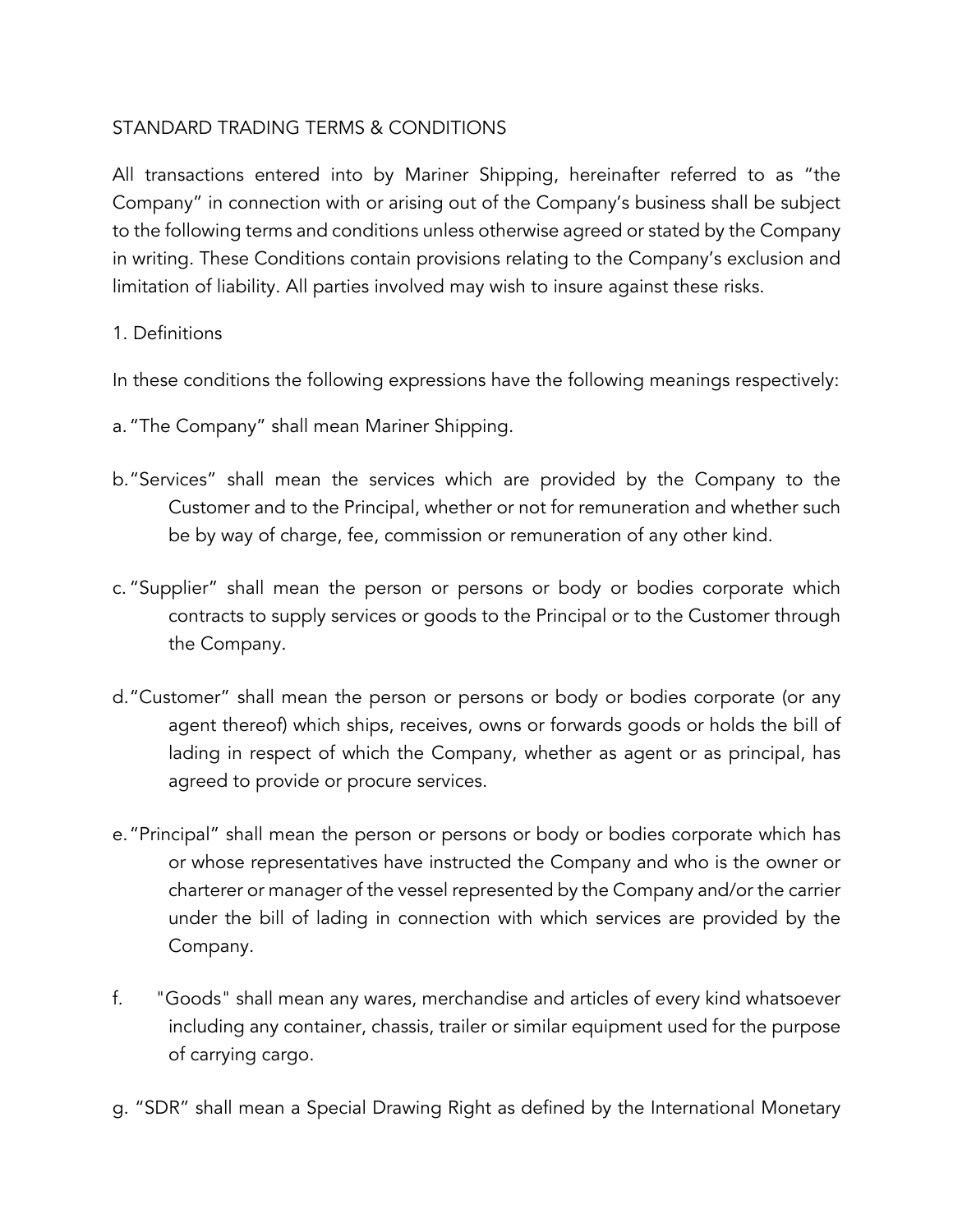Fund.

- h.Words importing the singular number shall include the plural and vice versa, words importing the masculine shall include the feminine and neuter and vice versa and words importing persons shall incorporate bodies corporate, unincorporated associations and partnerships.
- i. The headings in these conditions are for convenience only and shall not affect their interpretation.
- 2. Transactions with the Principal

The following terms and conditions shall apply to all transactions involving the Principal:

- a. The Principal shall indemnify the Company in respect of all liabilities incurred by the Company when acting as a port agent or liner agent or booking agent on the Principal's behalf.
- b. The Principal shall pay forthwith by telegraphic transfer to the Company's bank account such sums as the Company may request as an advance on port disbursements which the Company estimates will be incurred whilst the Principal's vessel is in the Company's agency. If the Principal should fail to comply with the Company's request, the Company may at any time give notice of the termination of its agency.
- c. The Company shall be entitled to deduct from sums held by the Company for the Principal's account any amounts due to the Company from the Principal.
- d. The Principal shall indemnify the Company against all third party claims, charges, losses, damages, taxes, duties and expenses that the Company may incur. This indemnity shall not extend to matters arising by reason of the negligence or wilful misconduct of the Company.
- e. The Company, with the consent of the Principal, shall have authority to appoint sub-agents to perform services on behalf of the Principal, including such services as may be subject to these conditions, remaining at all times responsible for the actions of the sub-agent.
- f. Where the Company acts as liner agent and / or booking agent for the Principal, the Principal shall give six months' written notice of termination of the agency. For the purposes of this clause "written notice" shall also include notice by facsimile transmission or by electronic means.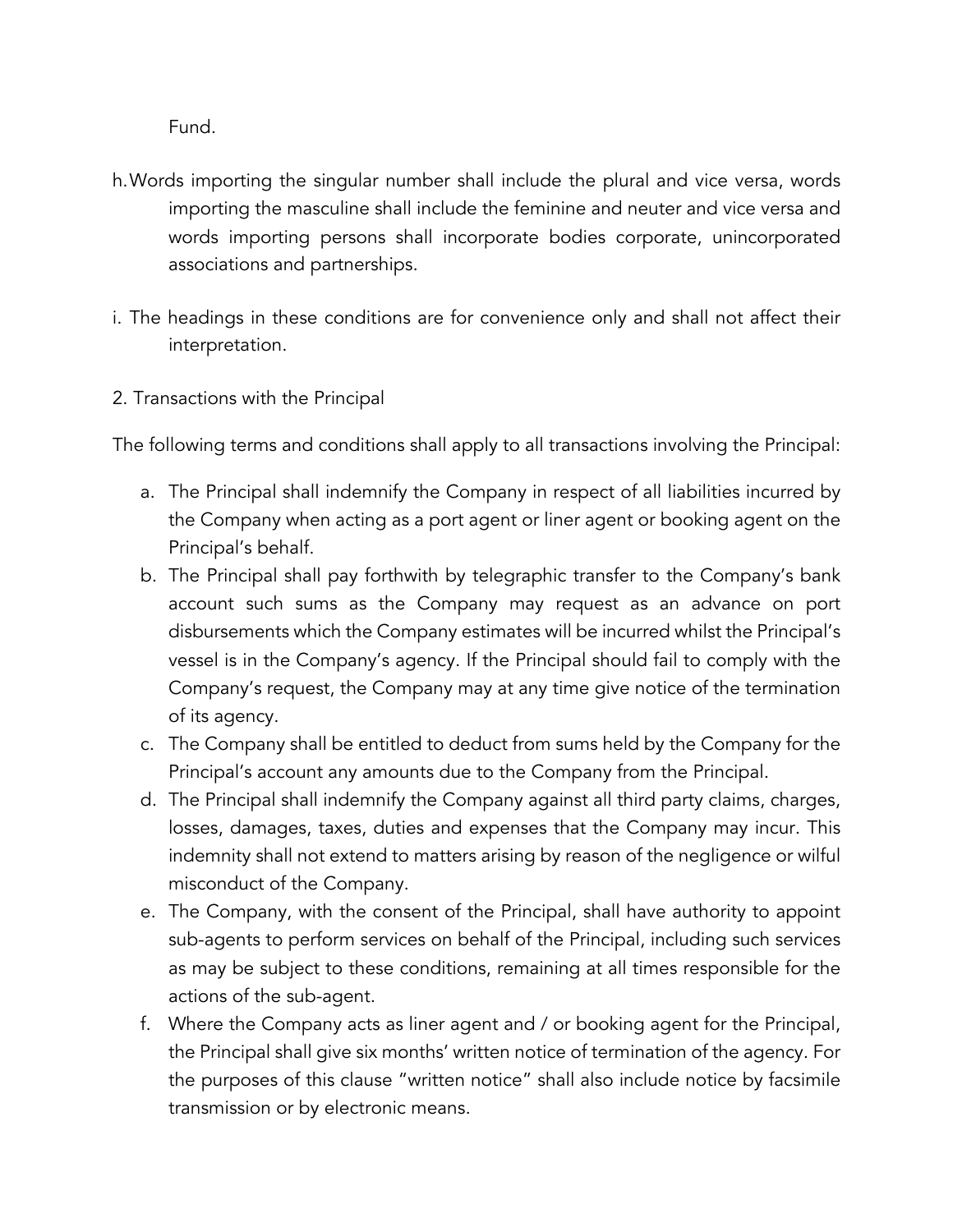- 3.Transactions with the Supplier The following terms and conditions shall apply to transactions with the Supplier :
- a. Unless otherwise stated in writing, when the Company is acting as a port agent or liner agent or booking agent it acts at all times as agent for and on behalf of the Principal and has authority to enter into contracts with the Supplier as agent for Principal. The Company shall not be personally liable to pay any debt or expense to the Supplier from the Principal.
- b. Where the Company is acting as a forwarding agent, unless it is acting as agent for the Principal in accordance with clause 2 hereof or otherwise agreed in writing, it acts at all times as agent for and on behalf of the Customer and has authority to enter into contracts with the Supplier as agent for the Customer.
- 4.Transactions with the Customer The following terms and conditions shall apply to transactions with the Customer:
- a.When acting as port agent or liner agent or booking agent, the Company acts at all times as agent for and on behalf of the Principal and has authority to enter into contracts with the Customer as agent for the Principal. The Company shall not be personally responsible for the Principal's liabilities.
- b.The Company may provide the Services to the Customer as its agent or as a principal. The Customer warrants that it is either the owner of the goods or the agent of the owner and that it accepts these terms for itself and as agent for and on behalf of the owner.
- c.Where the Company arranges services for the Customer's goods which are or will be carried in accordance with a contract with the Principal contained in or evidenced by a bill of lading, charter party or other contract of freight, all services including forwarding services are arranged by the Company as agent for and on behalf of the Principal. The provision of such services shall be subject to the terms and conditions of the Principal's bill of lading and tariff rules (if any), which may be inspected on request, or other contract between the Principal and the Customer.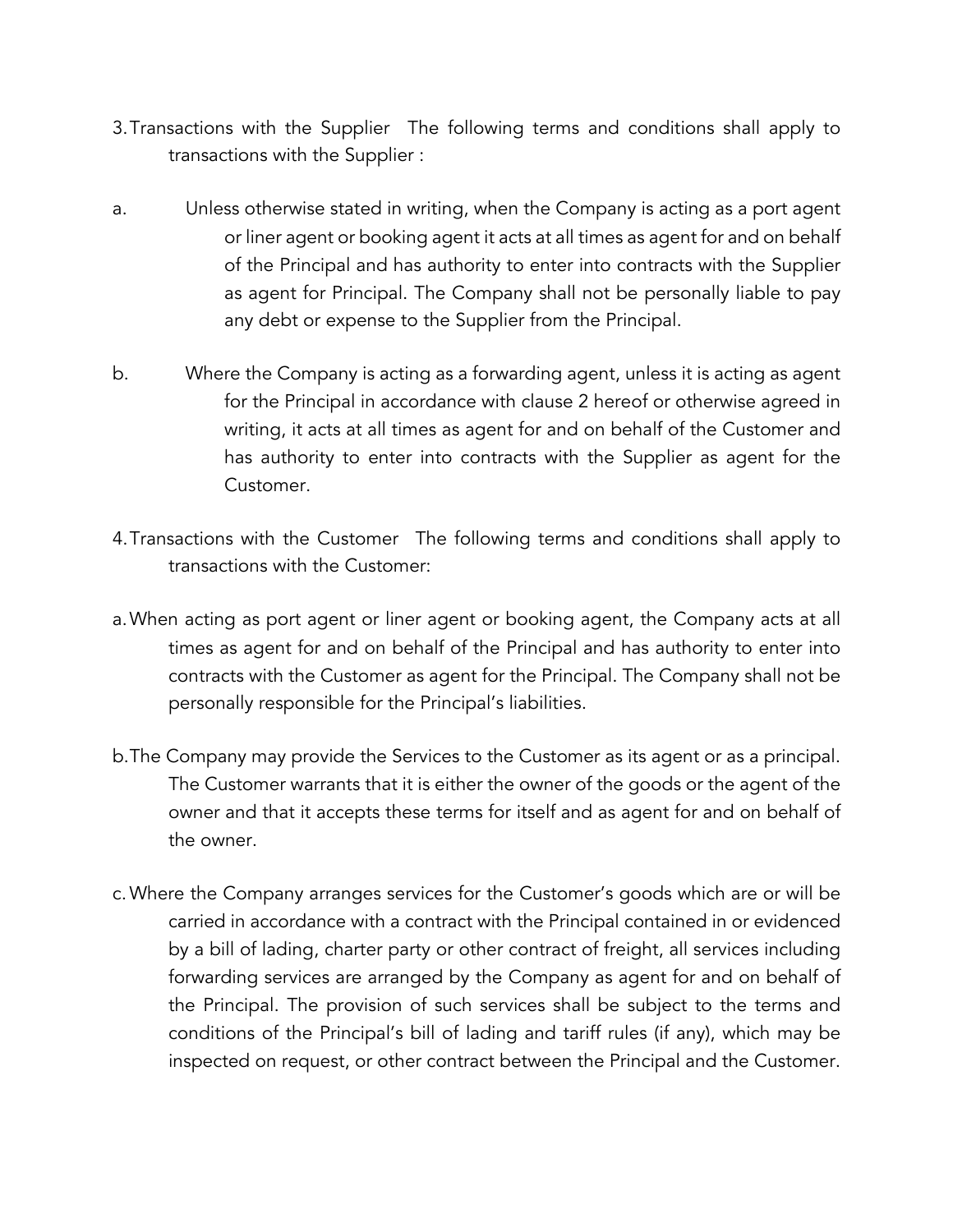- d.Where the Company arranges services for the Customer's goods as a forwarder (whether as principal or agent) the provision of such services are subject to these conditions.
- e.The Company may from time to time issue a house bill of lading covering the transportation of the Customer's goods. In the event of any conflict between these conditions and the house bill of lading, the latter shall prevail.
- f. The Company shall have full liberty to sub-contract the whole or any part of its contracted services to third parties as may be necessary to fulfil the customer's instructions and subject to the trading conditions of the sub- contractors.
- 5. Limitation of Liability

The Company shall be completely relieved of any liability, and the Customer shall hold the Company entirely harmless, for loss or damage if such loss or damage resulted from:

- a.the act or omission of the Customer or his representative or any other party from whom the Company took charge of the goods;
- b.inherent vice of the goods, including improper packing, labelling or addressing (except to the extent that the Company undertook to be responsible there for);
- c. handling, loading, stowage or unloading of the goods by the Customer or any person acting on his behalf other than the Company;
- d.seizure, forfeiture or detention under legal process;
- e.riot, civil commotion, strike, lock out, general or partial stoppage or restraint of labour from whatever cause;
- f. any consequence of war, invasion, acts of foreign enemies, hostilities (whether war be declared or not ), civil war, terrorism, rebellion, revolution, insurrection, military or usurped power or confiscation or nationalization or requisition or destruction of or damage to any property or goods by or under the order of any Government or public or local authority.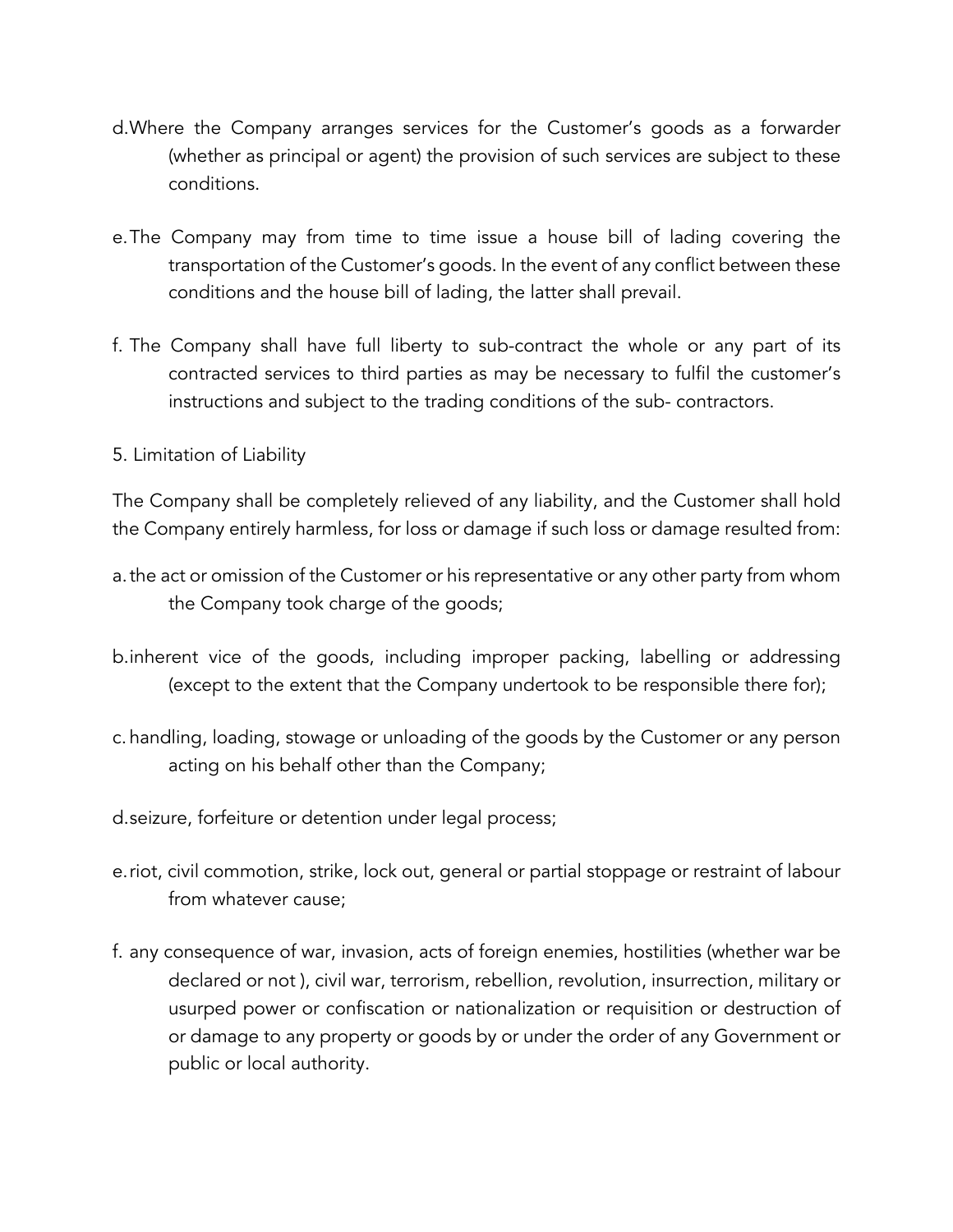- g.any cause or event which the Company was unable to avoid and the consequences whereof the Company was unable to prevent by the exercise of due diligence.
- 6.Insurance The Company SHALL NOT effect insurance for the subject matter of the Services save upon express instructions given in writing by the Customer in relation to which there shall be a specific agreement as to charge. All insurance affected by the Company is subject to the conditions of the insurer. If the Company agrees to affect insurance, it acts as agent of the Customer in doing so.
- 7.Warranty of Agency Where the Company agrees to provide or arrange services for the Customer's goods, the Customer shall be deemed to have authorised the Company to conclude all and any contracts necessary to provide those services. The Customer shall reimburse on demand the Company with all taxes, charges or fines whatsoever incurred by the Company as a result of providing or arranging the services, or undertaking any liability in connection with the services, particularly in respect of any bond issued to Customs or any other statutory authority by the Company.
- 8.Customer's Duty to Provide Full Information The Customer shall declare to the Company full details of goods which are of a dangerous or damaging nature. Should the Customer fail to provide such details at the time of contract the Customer shall be responsible for all costs and damages arising as a result thereof and the Company shall have the right exercisable on behalf of itself or its Principal to rescind the contract.
- 9.Duties of the Company
- 9.1 The Company shall exercise reasonable care and diligence in providing services.

9.2 Unless otherwise agreed in writing, the liability of the Company shall in all circumstances be limited to the lesser of sums calculated in the following manner :-

9.2a where goods are lost or damaged :

(i) the value of goods so lost and damaged; or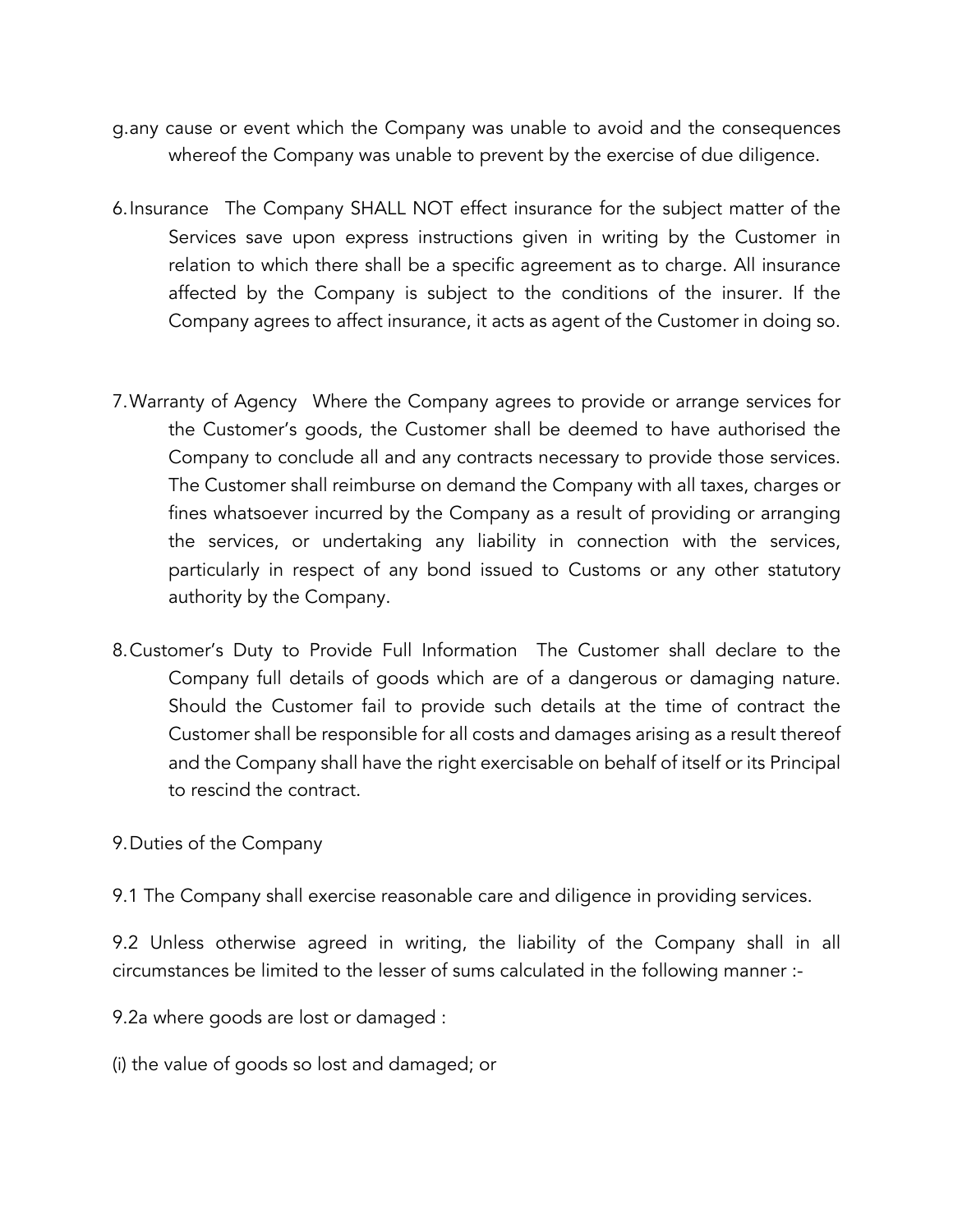(ii) a sum calculated at the rate of 2 SDRs per kilo of the gross weight of any goods lost or damaged;

9.2b in all other circumstances the amount of the direct loss or SDRs 50,000.

10. Special Goods The Company will not provide Services in connection with bullion, coins, precious stones, jewellery, valuables, antiques, pictures, human remains, livestock, pets or plants. However if the Company should in the course of providing the Services, handle or deal with such goods (otherwise than under special arrangements previously made in writing) the Company shall be under no liability whatsoever for or in connection with such goods however arising.

### 11. Liability for Losses

11.1 The Company shall perform the Services with due despatch but shall not be liable for any loss or damage arising from any delay which it could not reasonably prevent. Without prejudice to the foregoing, in the event that the Company is deemed to be liable for delay its liability shall not exceed the amount of the Company's charges in respect of the transaction.

11.2 Except in those cases of loss or damage referred to in Articles 10 and 11.1 above and Clause 11.3 below, no liability whatsoever for consequential loss, be it direct or indirect, shall attach to the Company. Such loss shall include (but not be limited to) loss of profit, loss of market or the consequences of delay or deviation, however caused.

11.3 The Company shall not be liable for loss of or damage to goods unless it is advised thereof in writing within three (3) days after the completion of provision of the Services and the claim is made in writing within 30 days, provided always that these limits shall not apply if the Customer or Principal can establish that it was not reasonably possible for him to make a claim in writing within the time limit and notice was given within a reasonable time. Notwithstanding the above provisions, the Company shall in any event be discharged from all liability whatsoever and howsoever arising in connection with the Services unless suit is brought within nine months of the delivery of the goods or of the date they should have been delivered or of the date of the event giving rise to any other loss.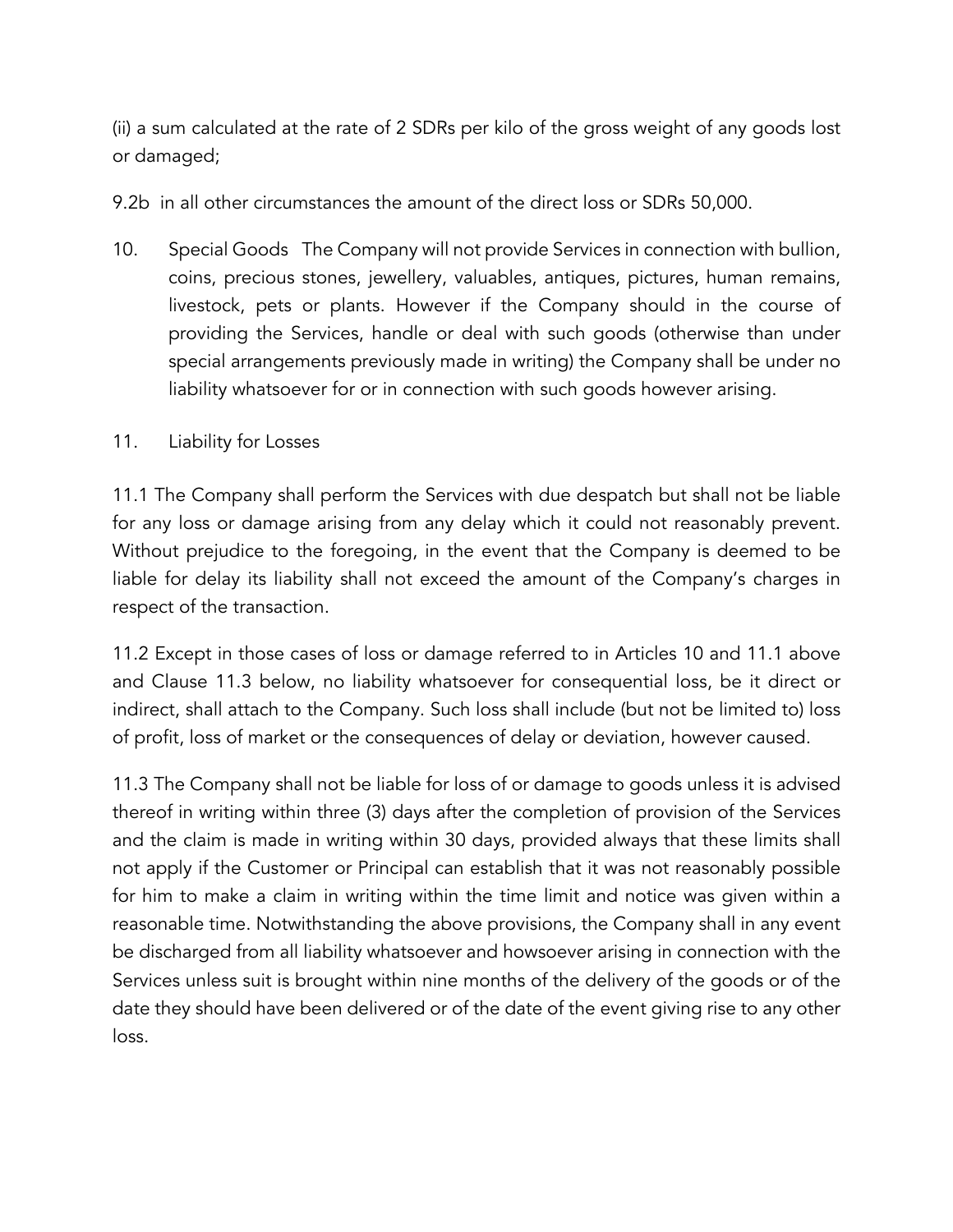## 12. Timely Payment

12.1 If the Customer or the Principal, as the case may be, fails to make payment in full of any sums due to the Company on demand or within any period agreed in writing, the Company shall be entitled to recover interest on any sums outstanding

With effect from the date of first demand at the interest rate of 2 % above the average of the Central Bank of Malta Ordinary Interest Rate applicable during the period when the sums are outstanding.

- 13. Lien The Company shall have a general lien on all goods and documents relating to goods in its possession, custody or control for all sums due at any time from the Customer or Principal and shall be entitled to sell or dispose of such goods or documents as agent for and at the expense of the Customer or Principal and apply the proceeds towards the monies due and the expenses of the retention, insurance, sale and disposal of the goods. Reasonable notice of 28 days of the intention to sell will be given by the Company to the Customer or Principal unless the goods are liable to perish or deteriorate in which case the Company shall have the right to sell or dispose of the goods immediately. The Company shall, upon accounting to the Customer or Principal for any balance remaining, be discharged from all liability whatsoever in respect of the goods.
- 14. General Average Where liability for General Average arises in connection with the Goods, the Customer shall promptly provide security to the Company or any other party designated by the Company in a form acceptable to the Company.
- 15. Subcontractors It is hereby expressly agreed that no servant or agent of the Company (which for the purpose of this clause includes every independent contractor from time to time employed by the Company) shall in any circumstances whatsoever be under any liability whatsoever under these Conditions for any loss, damage or delay of whatsoever kind arising or resulting directly or indirectly from any act, neglect or default on his part while acting in the course of or in connection with his employment. Without prejudice to the generality of the foregoing provisions, every exemption from liability, limitation, condition and liberty herein contained and every right, defence and immunity of whatsoever nature applicable to the Company or to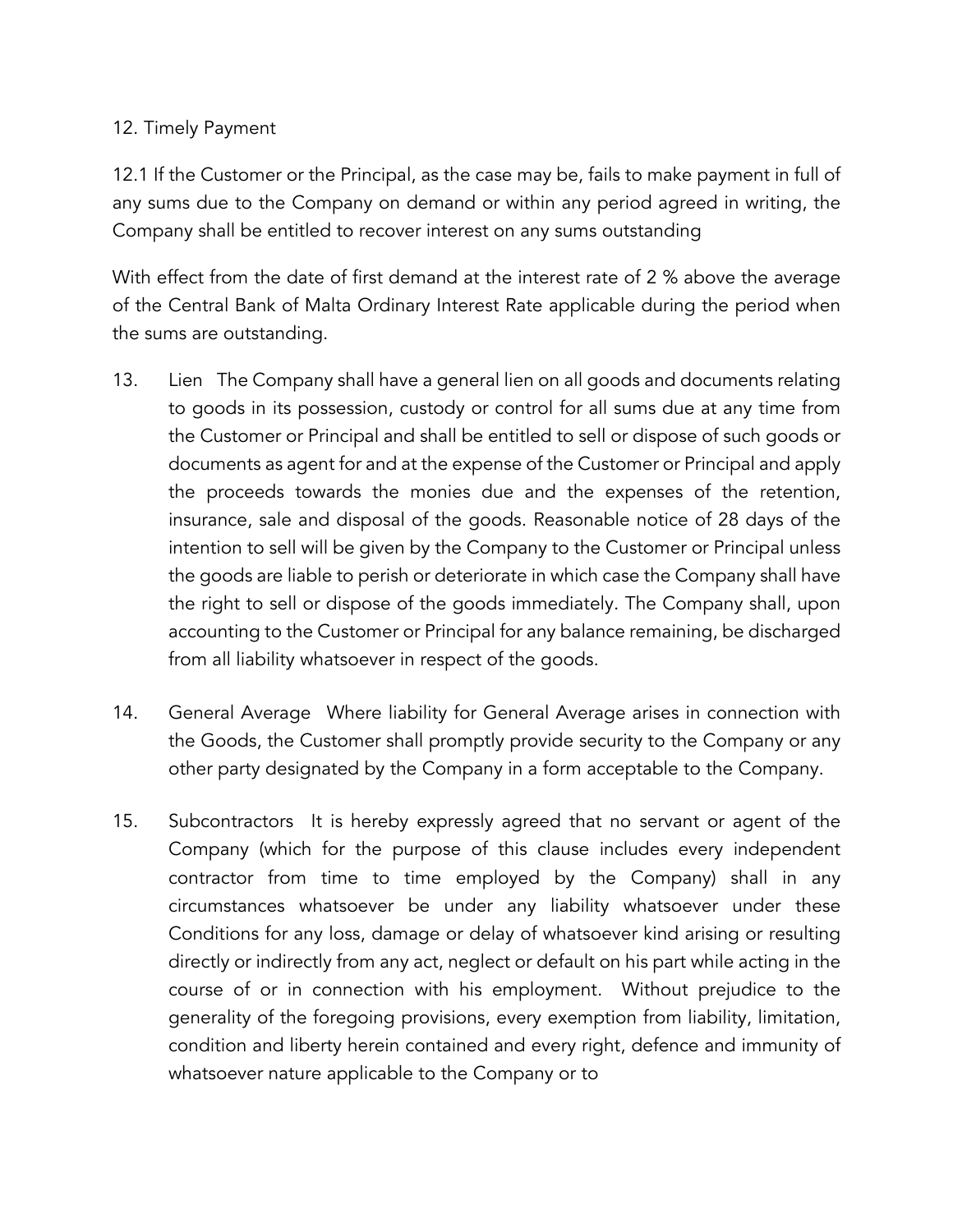which the Company is entitled, shall also be available and shall extend to protect every such servant and agent of the Company acting as aforesaid.

- 16. Brokerage Fees, Commissions, Allowances and Other Remuneration The Company shall be entitled to retain and be paid all customary brokerages, commission, allowances and other remuneration.
- 17. Limited Liability The Customer, the Supplier and the Principal each undertake with the Company that no claim or allegation of any kind shall be made against any of the Company's directors officers employees servants or agents (therein collectively called "the Beneficiaries") for any loss damage or delay of whatsoever kind arising or resulting directly or indirectly from any negligent act error or omission of the Beneficiaries in the performance of the services the subject of these conditions. The Beneficiaries shall have the benefit of this undertaking and in entering into this contract the Company, to the extent of this provision, does so not only on its own behalf but also as agent or trustee for the Beneficiaries, who shall to the extent of this clause only be or be deemed to be parties to this contract.
- 18. Jurisdiction These conditions shall be subject to the Laws of the Republic of Malta and its Dependencies.
- 19. Forum

Any dispute arising in connection with the Company' s business shall be determined by arbitration in Malta in terms of the Malta Arbitration Act 1996 by a sole arbitrator appointed for that purpose by the parties. Failing agreement as to the identity of the sole arbitrator, each party shall nominate its own arbitrator, and the two so chosen, if they cannot agree, shall nominate an umpire, whose decision shall be final. and binding on both parties.

#### 20. Amendment

The Company reserves the right to amend these Standard Terms and Conditions of Trading at any time without notifying the Customer.

Such amendments will not, of course, apply retrospectively, and will not effect any